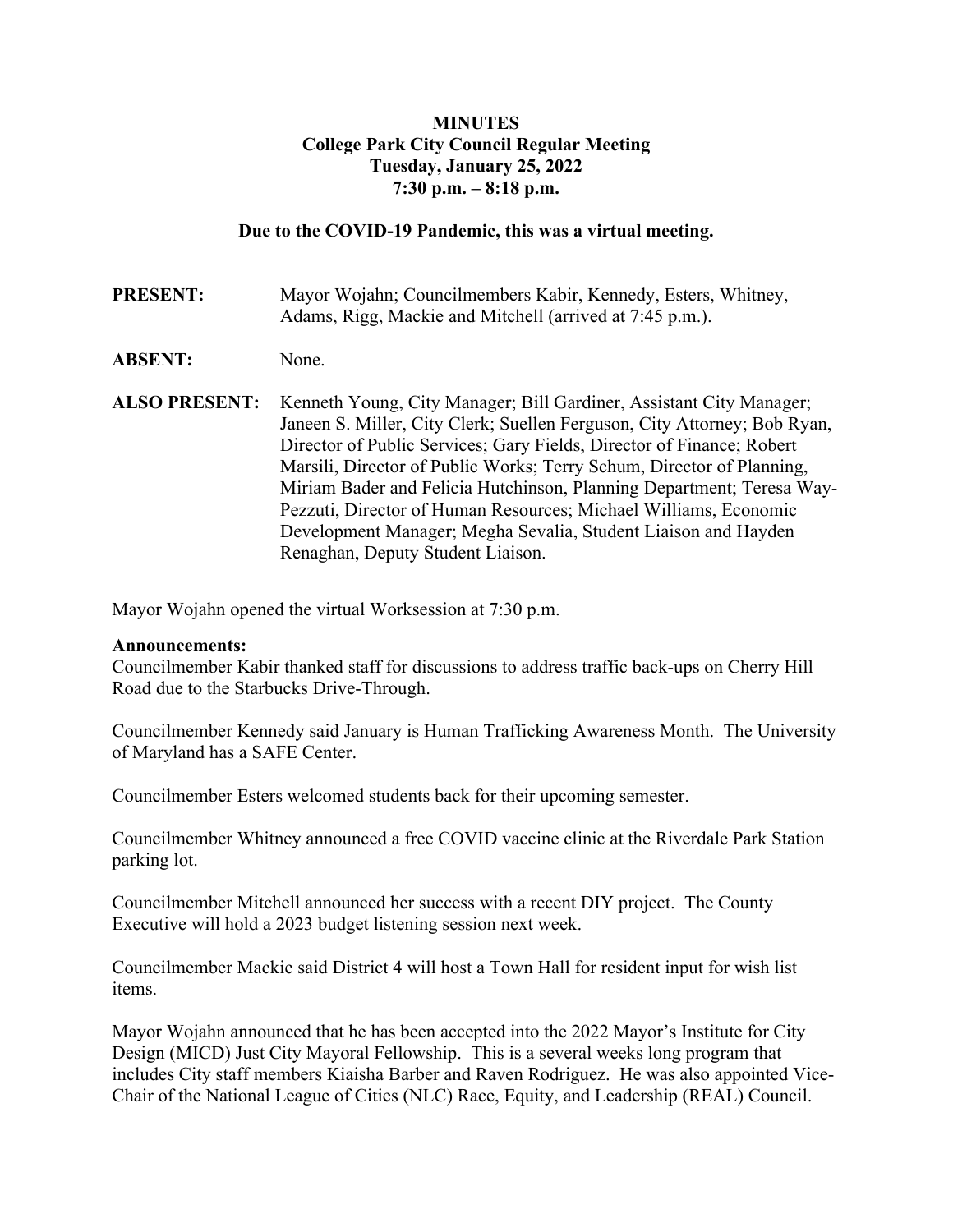College Park City Council Minutes January 25, 2022 Page 2

He requested an addition to next week's agenda in recognition of Rosa Park's Birthday and the start of Black History Month by doing a Proclamation for Transit Equity Day.

A motion was made by Councilmember Rigg and seconded by Councilmember Mitchell to add the Transit Equity Day Proclamation to the agenda next week. The motion passed 8-0.

**City Manager's Report**: Mr. Young announced the new Racial Equity Officer, Raven Rodriguez, who will join the City on Monday.

## **Amendments To And Approval Of The Agenda:**

**A motion was made by Councilmember Kennedy and seconded by Councilmember Kabir to add Gail Brown as an appointee to the Bee City USA Committee for Consent Agenda item 22-G-10. The motion passed 8-0.** 

**A motion was made by Councilmember Rigg and seconded by Councilmember Esters to adopt the agenda as amended. The motion passed 8-0.** 

#### **Comments From The Audience:**

**Mary King, resident:** Ms. King discussed her concerns about the tree protection ordinance that is coming back to the Council in February.

**CONSENT AGENDA: A motion was made by Councilmember Mitchell and seconded by Councilmember Mackie to adopt the Consent Agenda, which consisted of the following items:** 

| $22 - G - 08$ | Approval of a letter to the Board of License Commissioners in support of<br>liquor license renewals for establishments located in the City                                                                                                                                                                                                                                                                                  |
|---------------|-----------------------------------------------------------------------------------------------------------------------------------------------------------------------------------------------------------------------------------------------------------------------------------------------------------------------------------------------------------------------------------------------------------------------------|
| $22 - G - 09$ | Acceptance of Fiscal Year 2022 MHAA \$15,000 grant to enhance the<br><b>Lakeland Walking Tour (Maryland Heritage Area Authority)</b>                                                                                                                                                                                                                                                                                        |
| $22 - G - 19$ | Acceptance of a \$5,000 grant from the Prince George's Arts and Humanities<br><b>Council (PGAHC) for Public Art Planning.</b>                                                                                                                                                                                                                                                                                               |
| $22 - G - 20$ | Acceptance of the Maryland Bikeways Program Fiscal Year 2022 Shared<br>Micro-mobility Station Improvements Grant in the amount of \$54,080                                                                                                                                                                                                                                                                                  |
| $22 - G - 10$ | Approval of the following appointments to City Advisory Boards, with terms<br>to expire on June 30, 2024: Mike Meadow to the APC, Tina Batten to the<br>Board of Election Supervisors, Susan Miller and Carson Peters to the<br><b>Education Advisory Committee, Carissa Janis to the Seniors Committee, and</b><br>John Horowitz to the Tree and Landscape Board, and (ADDED) Gail Brown<br>to the Bee City USA Committee. |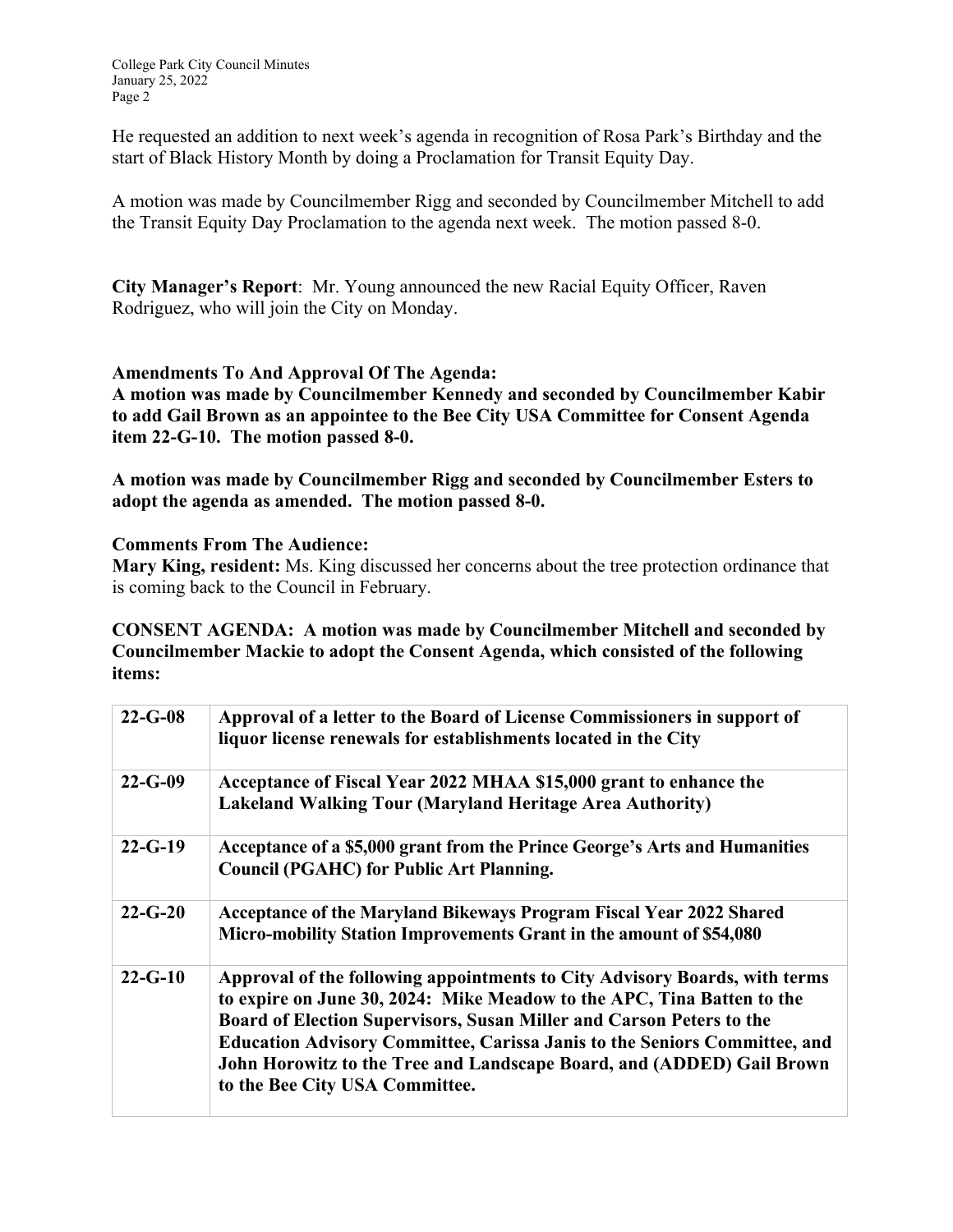| $22 - G - 11$ | Approval of the FY 2023 budget calendar as presented at the January 18<br>Worksession, and to approve maintaining the City's Homestead Tax Credit<br>Rate at 0% for FY 2023, providing the maximum tax relief for residents from<br>this credit.                                                                                                                                                                                                                                                                                                                                                                                                                                                                                                                                                                                                                                                     |
|---------------|------------------------------------------------------------------------------------------------------------------------------------------------------------------------------------------------------------------------------------------------------------------------------------------------------------------------------------------------------------------------------------------------------------------------------------------------------------------------------------------------------------------------------------------------------------------------------------------------------------------------------------------------------------------------------------------------------------------------------------------------------------------------------------------------------------------------------------------------------------------------------------------------------|
| $22 - G - 12$ | Approval of 2022 workplans from City advisory boards: Animal Welfare,<br>Bee City USA, Committee for a Better Environment, Education Advisory<br><b>Committee, Recreation Board/City Events Advisory Board, Seniors</b><br><b>Committee, and Tree and Landscape Board.</b>                                                                                                                                                                                                                                                                                                                                                                                                                                                                                                                                                                                                                           |
| $22 - G - 14$ | Approval of the extension of the micro-mobility share contract with VeoRide<br>to March 31, 2022.                                                                                                                                                                                                                                                                                                                                                                                                                                                                                                                                                                                                                                                                                                                                                                                                    |
| $22 - R - 01$ | Approval of Resolution 22-R-01 to authorize the City to participate in the<br>National Settlement Agreements with the Distributors and Janssen as<br>described herein, to authorize the City Manager to sign the Participation<br>Form for the settlements, and to take any other action necessary to give effect<br>to this Resolution, and to authorize the City to negotiate and enter into the<br>State-Subdivision Agreement with the State of Maryland in substantially the<br>form attached, subject to review and approval by the City Attorney, and to<br>authorize the City Manager to sign the State-Subdivision Agreement<br>Approval Form. If either of the National Settlement Agreements fails to go<br>forward, the State-Subdivision Agreement will be void and create no rights or<br>duties between the State and the City with respect to that National Settlement<br>Agreement. |
| $21 - R - 20$ | Resolution of the Mayor and Council of the City of College Park Adopting<br>the recommendation of the Advisory Planning Commission regarding<br>Variance Application Number CPV-2021-09, 9726 51st Place, College Park,<br>Maryland, recommending approval of variances from Section 27-120.01(C)<br>and Section 27-442 (C) Table II from the Prince George's County Zoning<br>Ordinance, to construct a driveway.                                                                                                                                                                                                                                                                                                                                                                                                                                                                                   |

**The motion passed 8-0.** 

## **22-G-13 Approval of City Comments to the Prince George's County Council on the Preliminary Adelphi Road Sector Plan and Proposed Sectional Map Amendment – Terry Schum, Director of Planning**

Ms. Schum said the letter presented tonight is based on the January 4 Worksession discussion of this item. The City's letter opposes the Plan as drafted and requests a delay in adoption. At the Planning Board hearing on January 18, 31 of the 34 speakers opposed approval of the Plan. She summarized the public hearing comments and said they align with the City's comments.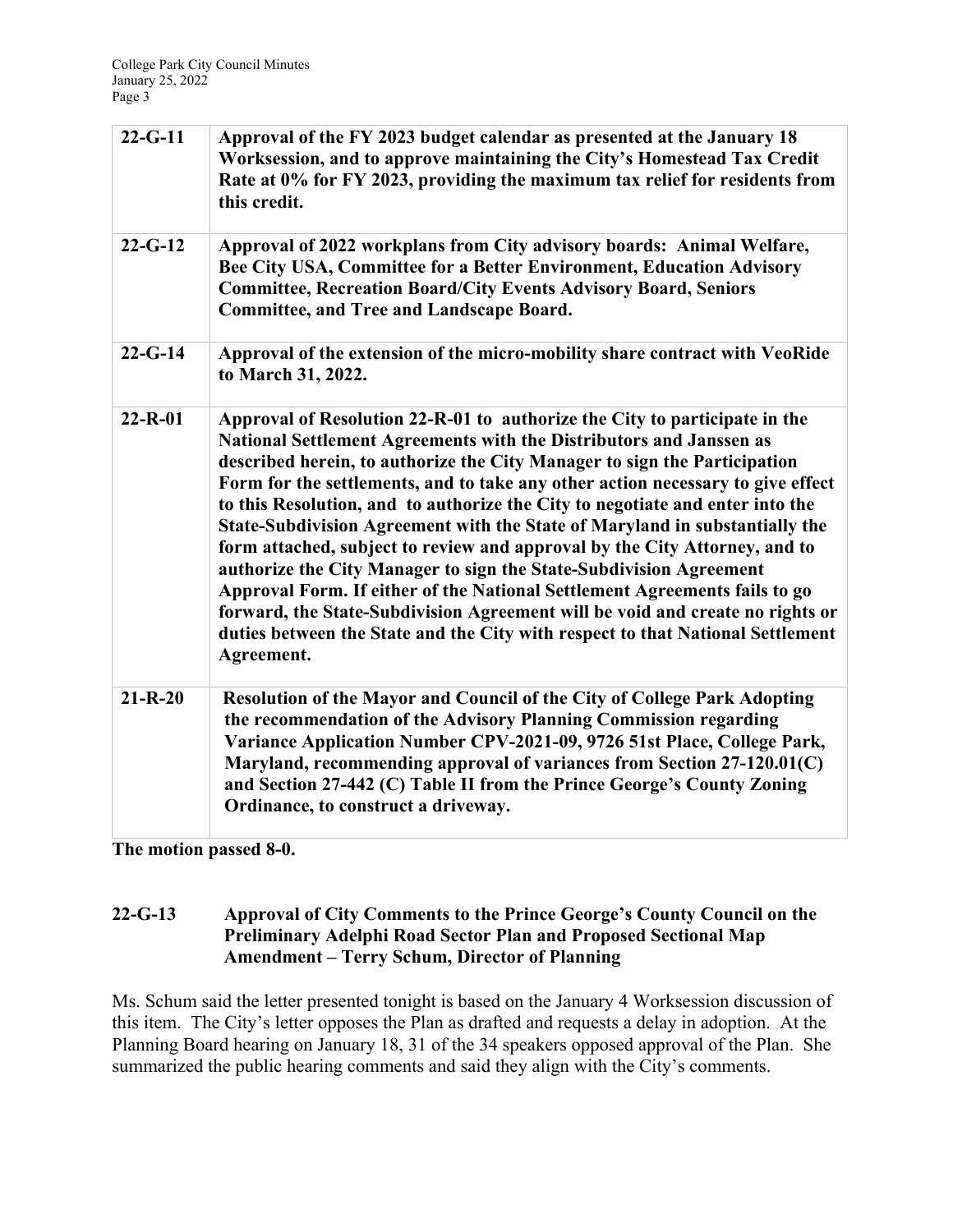There was a question about the change of Zoning for St. Marks Church.

**A motion was made by Councilmember Rigg and seconded by Councilmember Esters to approve a letter to the Clerk of the County Council opposing the Preliminary Adelphi Road-UMGC-UMD Purple Line Station Area Sector Plan, and requesting additional time to allow for Plan Amendments in a manner consistent with the letter included in the packet.** 

There was no comment from the audience.

**A motion was made by Councilmember Adams and seconded by Councilmember Rigg to amend the letter in the following manner:** 

- **Road UC 201 at the intersection of UC 202 and UC 200 instead of being a vehicular and bike path road to be solely a shared bike/ped path and not for vehicular traffic.**
- **To embrace the trail network but extend it to the intersection of Guilford and Knox Road and add a shared use path in that location as well.**

Mayor Wojahn clarified that this would be added under the Transportation and Mobility Section of the letter.

# **Comments from the audience on the amendment:**

**Mary King, resident**: Support for the amendment.

Councilmember Kennedy asked Ms. Schum if she had any concerns about the amendments. Ms. Schum was in support.

**Vote on the motion to amend the letter**: The motion to amend the letter passed 8-0.

Councilmember Kabir agrees with the request to delay adoption of the Plan and expressed support for the need to address the Guilford Run watershed.

Councilmember Rigg said Park and Planning undertook this planning process based on legislation by the County Council that this Council approved.

Mayor Wojahn supports the motion and said we have to balance the preservation of the Guilford Woods with the other environmental interest of Smart Growth. We should work to incorporate new development into existing areas of our City. We need to develop densely around our transit centers to avoid sprawl. He commented on the letter from the Center for Smart Growth.

#### **The motion carried 8-0.**

**COUNCIL COMMENTS**: Mayor Wojahn asked Councilmembers to contact him personally about their preference for virtual or in-person meetings for the month of February.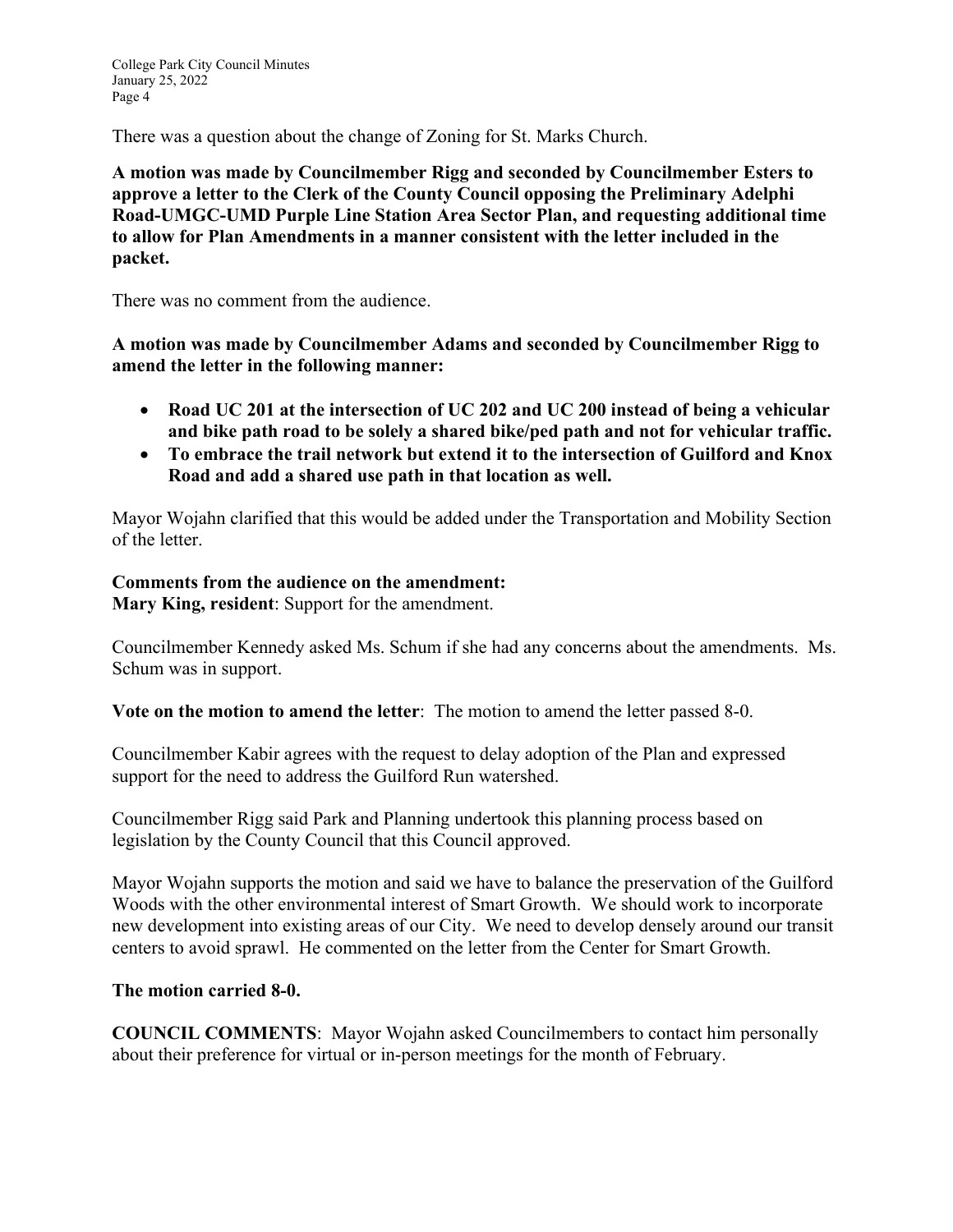College Park City Council Minutes January 25, 2022 Page 5

## **Adjourn: A motion was made by Councilmember Esters and seconded by Councilmember Mackie to adjourn the regular meeting and reconvene in a Closed Session.**

### **Mayor Wojahn read the Closing Statement:**

Pursuant to the statutory authority of the Maryland Annotated Code, General Provisions Art. § 3-305(b), the Mayor and Council of the City of College Park are providing notice that they will meet in a closed session after the meeting to:

- Consult with Counsel to obtain legal advice;
- Consider matters that relate to collective bargaining negotiations;
- Consider the acquisition of real property for a public purpose and matters directly related thereto.

The Mayor and Council will receive advice from the City Attorney on a taxation matter; will discuss matters relating to the union contract; and will discuss matters related to a property acquisition. The Mayor and Council will not return to public session after the closed session ends.

# **The motion passed 8-0 and the Regular Meeting concluded at 8:18 p.m.**

Janeen S. Miller Date City Clerk Approved

# **CLOSED SESSION January 18, 2022**

On Tuesday, January 18, 2022, at 10:58 p.m. at the conclusion of the Worksession, a motion was made by Councilmember Esters and seconded by Councilmember Kennedy to adjourn the regular meeting and meet in a Closed Session. Mayor Wojahn read the Closing Statement:

Pursuant to the statutory authority of the Maryland Annotated Code, General Provisions Art. § 3-305(b), the Mayor and Council of the City of College Park are providing notice that they will meet in a closed session after the Worksession to discuss 1) The appointment, employment, assignment, promotion, discipline, demotion, compensation, removal, resignation, or performance evaluation of appointees, employees, or officials over whom this public body has jurisdiction; any other personnel matter that affects one or more specific individuals; 2) To consult with counsel to obtain legal advice; and 3) To conduct collective bargaining negotiations or consider matters that relate to the negotiations. The Mayor and Council will review appointments to advisory boards, will discuss a proposed settlement agreement, and will discuss the union contract. The Mayor and Council will not return to public session after the closed session ends.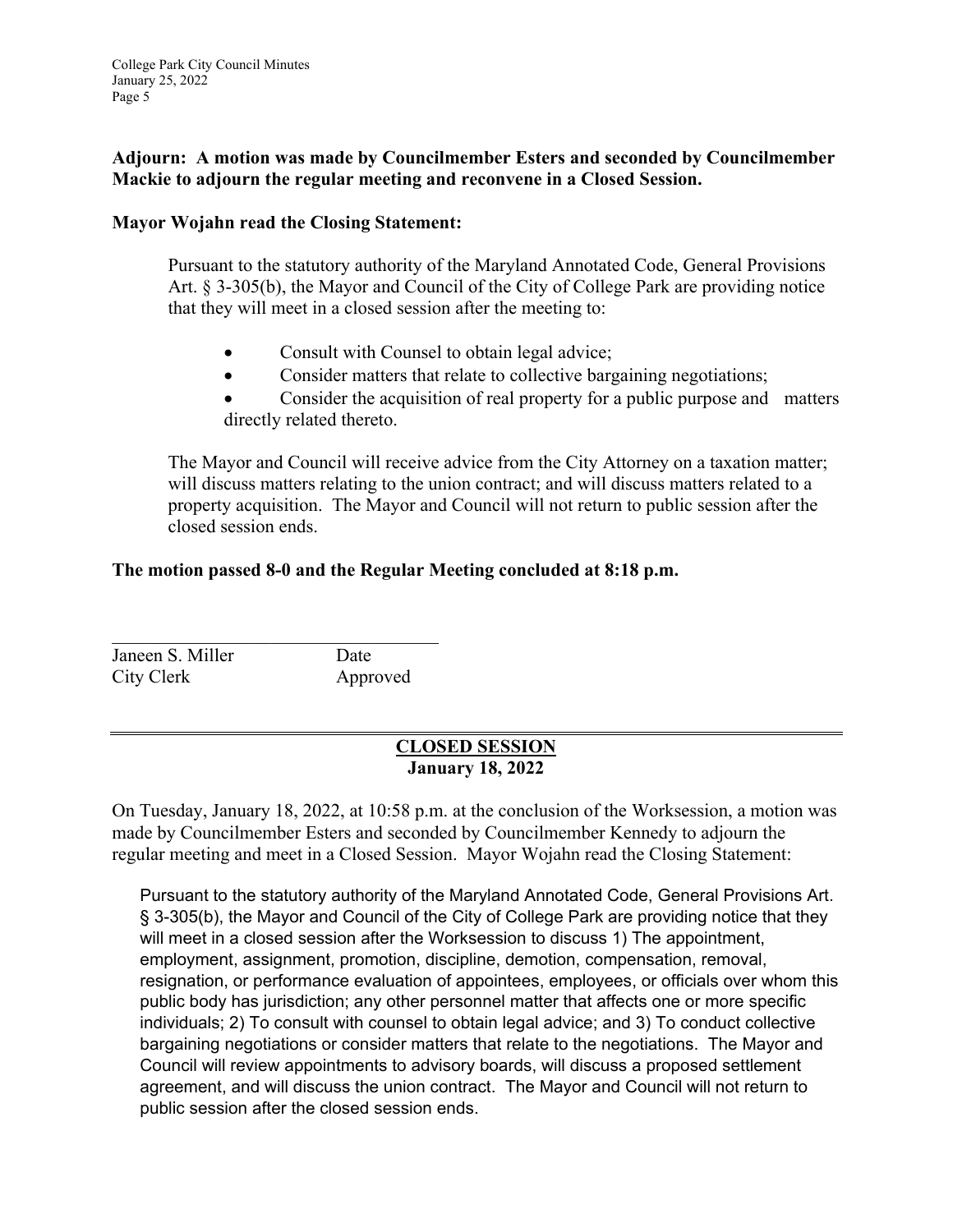The motion passed 7-0 (Councilmember Mitchell absent).

At 11:07 p.m., the Mayor and Council reconvened in a Closed Session. Due to the COVID-19 Pandemic, the meeting was held virtually. Mayor Wojahn was the Open Meetings trainee.

Mayor Wojahn and Councilmembers Kabir, Kennedy, Esters, Whitney, Adams, Rigg and Mackie were present. Councilmember Mitchell was absent. City Manager Kenneth Young, Assistant City Manager Bill Gardiner, City Attorney Suellen Ferguson also attended the meeting. City Clerk Janeen Miller attended a portion of the meeting.

The City Attorney provided legal advice to the Mayor and Council about a proposed settlement agreement. City staff updated the Mayor and Council about matters related to the union negotiations. The Mayor and Council discussed applications for appointment to City advisory boards. No action was taken.

At 11:57 p.m., a motion to adjourn the Closed Session was made by Councilmember Mackie and seconded by Councilmember Rigg. With a vote of 7-0, the Closed Session was adjourned.

# **Closed Session January 25, 2022**

On Tuesday, January 25, 2022, at 8:18 p.m. at the conclusion of the Regular Meeting, a motion was made by Councilmember Esters and seconded by Councilmember Mackie to adjourn the regular meeting and meet in a Closed Session. Mayor Wojahn read the Closing Statement:

Pursuant to the statutory authority of the Maryland Annotated Code, General Provisions Art. § 3-305(b), the Mayor and Council of the City of College Park are providing notice that they will meet in a closed session after the meeting to, 1) Consult with Counsel to obtain legal advice; 2) Consider matters that relate to collective bargaining negotiations; 3) Consider the acquisition of real property for a public purpose and matters directly related thereto. The Mayor and Council will receive advice from the City Attorney on a taxation matter; will discuss matters relating to the union contract; and will discuss matters related to a property acquisition. The Mayor and Council will not return to public session after the closed session ends.

The motion passed 8-0.

At 8:25 p.m. the Mayor and Council reconvened in a Closed Session. Due to the COVID-19 Pandemic, the meeting was held virtually. Mayor Wojahn was the Open Meetings trainee.

Mayor Wojahn and Councilmembers Kabir, Kennedy, Esters, Whitney, Adams, Rigg, Mackie and Mitchell were present. City Manager Kenneth Young, Assistant City Manager Bill Gardiner, City Attorney Suellen Ferguson and City Clerk Janeen Miller attended the meeting.